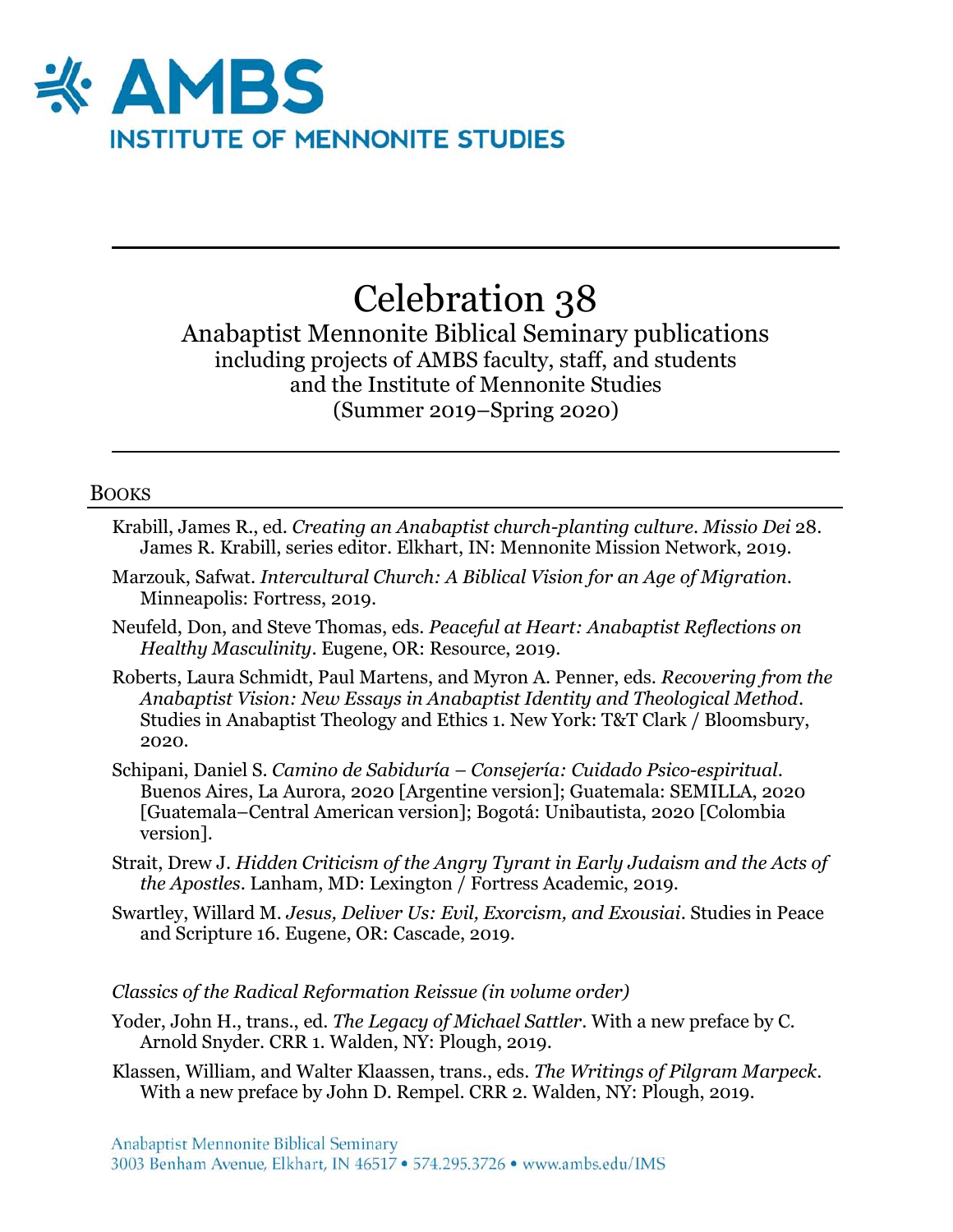

- Klaassen, Walter, trans., ed. *Anabaptism in Outline: Selected Primary Sources*. With a new preface by John D. Roth. CRR 3. Walden, NY: Plough, 2019.
- Harder, Leland, trans., ed. *The Sources of Swiss Anabaptism: The Grebel Letters and Related Documents*. With a new preface by Andrea Strübind. CRR 4. Walden, NY: Plough, 2019.
- Pipkin, H. Wayne and John H. Yoder, trans., ed. *Balthasar Hubmaier: Theologian of Anabaptism*. With a new preface by Brian Brewer. CRR 5. Walden, NY: Plough, 2019.
- Dyck, Cornelius J., William E. Keeney, and Alvin J. Beachy, trans., eds. *The Writings of Dirk Philips, 1504–1568*. With a new preface by Piet Visser. CRR 6. Walden, NY: Plough, 2019.
- Waite, Gary K., trans., ed. *The Anabaptist Writings of David Joris.* With a new preface by the editor. CRR 7. Walden, NY: Plough, 2019.
- Furcha, E. J., trans., ed. *The Essential Carlstadt*. With a new preface by Amy Nelson Burnett. CRR 8. Walden, NY: Plough, 2019.
- Friesen, John J., trans., ed. *Peter Riedemann's Hutterite Confession of Faith*. With a new preface by the editor. CRR 9. Walden, NY: Plough, 2019.
- Snyder, C. Arnold, ed. *Sources of South German/Austrian Anabaptism*. CRR 10. Walden, NY: Plough, 2019.
- Koop, Karl, ed. *Confessions of Faith in the Anabaptist Tradition, 1527–1660*. CRR 11. Walden, NY: Plough, 2019.
- Rempel, John D., ed. *Jörg Maler's Kunstbuch: Writings of the Pilgram Marpeck Circle*. CRR 12. Walden, NY: Plough, 2019.
- Snyder, C. Arnold, ed. *Later Writings of the Swiss Anabaptists, 1529–1592*. CRR 13. Walden, NY: Plough, 2019.

## **JOURNALS**

- *Anabaptist Witness* 7, no. 1 (April 2020). Edited by Jamie Pitts. Copublished by Anabaptist Mennonite Biblical Seminary, Mennonite Central Committee, Mennonite Church Canada, and Mennonite Mission Network. Theme: Omnibus.
- *Anabaptist Witness* 6, no. 2 (December 2019). Edited by Jamie Pitts. Copublished by Anabaptist Mennonite Biblical Seminary, Mennonite Church Canada, and Mennonite Mission Network. Theme: Mission and Migration.
- *Currents in Biblical Research* 18, no. 2 (February 2020). Drew Strait, associate editor for New Testament.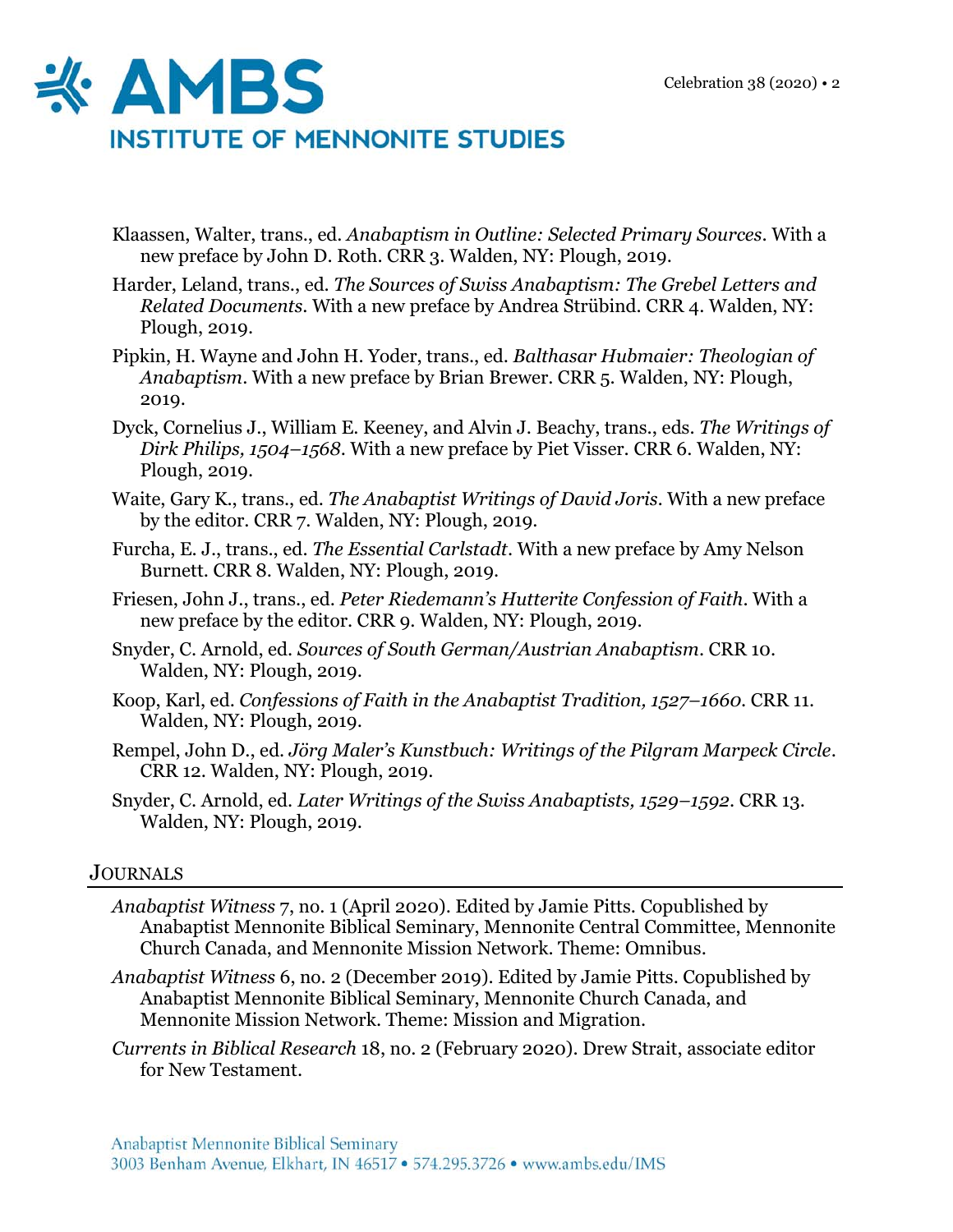

- *Currents in Biblical Research* 18, no. 1 (October 2019). Drew Strait, associate editor for New Testament.
- *Mennonite Quarterly Review* 94, no. 2 (April 2020). Published by the "Mennonite Quarterly Review Publication Committee" formed by the Mennonite Historical Society, Goshen College, and Anabaptist Mennonite Biblical Seminary.
- *Mennonite Quarterly Review* 94, no. 1 (Jan. 2020). Published by the "Mennonite Quarterly Review Publication Committee" formed by the Mennonite Historical Society, Goshen College, and Anabaptist Mennonite Biblical Seminary.
- *Mennonite Quarterly Review* 93, no. 4 (Oct. 2019). Published by the "Mennonite Quarterly Review Publication Committee" formed by the Mennonite Historical Society, Goshen College, and Anabaptist Mennonite Biblical Seminary.
- *Mennonite Quarterly Review* 93, no. 3 (July 2019). Published by the "Mennonite Quarterly Review Publication Committee" formed by the Mennonite Historical Society, Goshen College, and Anabaptist Mennonite Biblical Seminary.
- *Reflections: A Publication of the Missionary Church Historical Society* 20–21 (2018– 19). Edited by David C. Cramer. Theme: Faith Seeking Understanding: Anabaptist Educational Experiments at Bethany, Bethel, and Beyond.
- *Vision: A Journal for Church and Theology* 21, no. 1 (Spring 2020). Edited by Andrew Dyck (guest editor). Copublished by Institute of Mennonite Studies (AMBS) and Centre for Faith and Life (Canadian Mennonite University). Theme: Encountering God.
- *Vision: A Journal for Church and Theology* 20, no. 2 (Fall 2019). Edited by Malinda Elizabeth Berry (guest editor). Copublished by Institute of Mennonite Studies (AMBS) and Canadian Mennonite University. Theme: Originating Sins.

### ARTICLES AND ESSAYS

- Atchison, Melissa, Margaret De Jong, and Patricia Attiba. "I sought the Lord and afterward I knew." *The Mennonite*, March 2020, 26–27.
- Berry, Malinda Elizabeth. "Editorial." *Vision: A Journal for Church and Theology* 20, no. 2 (Fall 2019): 3–7.
- Cramer, David C. "God's Word and God's Breath: Discernment requires Word and Spirit." *The Mennonite*, July 2019, 10–12.
- Curtis, Michelle Christian, and Rachel Miller Jacobs. "The most important thing we do at seminary?" *The Mennonite*, March 23, 2020, web-exclusive article, https://themennonite.org/feature/important-thing-seminary/.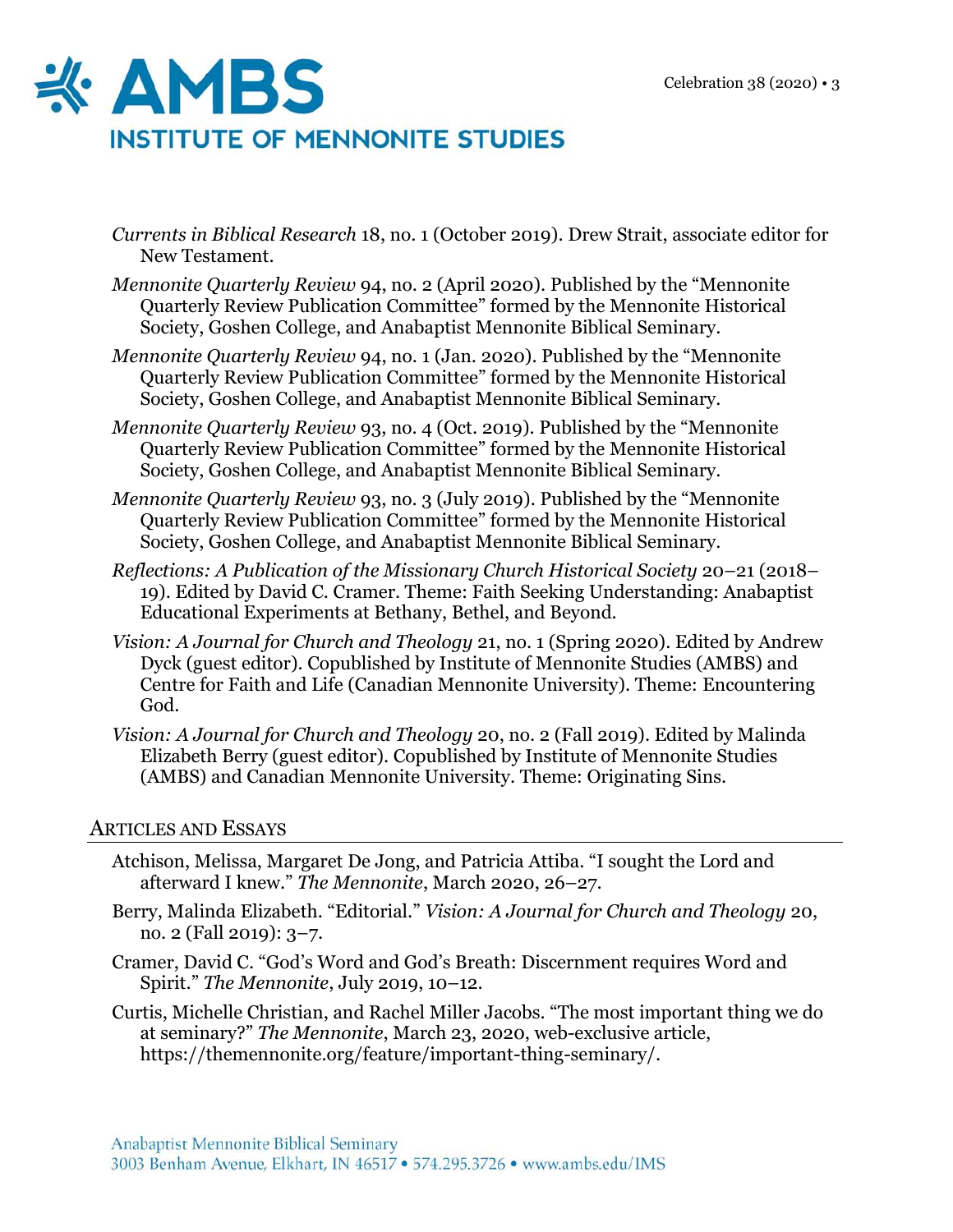

- Friesen, Katerina. "The Doctrine of Discovery beast and the slaughtered lamb: A sermon on Revelation 7:9–17." *Vision: A Journal for Church and Theology* 20, no. 2 (Fall 2019): 72–79.
- Hudson, Andrew. "European clothes: A song from the Trail of Death pilgrimage." *Vision: A Journal for Church and Theology* 20, no. 2 (Fall 2019): 61–63.
- Hunter-Bowman, Janna L. "Peace through Participation: Enhancing Post-Accord Peacebuilding through Linking Stakeholders to Peace Accord Stipulations." *Journal of Peacebuilding and Development*, 14, no. 1 (2019): 68–72.
- Hunter-Bowman, Janna L. "State of Change: Concept Metaphor of Pauline Principalities and Powers for a Political Theology of Peacebuilding." *Political Theology* 20, no. 6  $(2019): 498 - 517.$

Johnson, Janeen Bertsche. "Attend and Listen for the Time to Come." *Rock! Paper! Scissors!* 2, no. 2 (Spring 2020), https://www.jesusradicals.com/rockpaperscissors.html.

- Krabill, James R. "Arts and Mission: A Complex Story of Cultural Encounter." In *The Arts as Witness in Multifaith Contexts*, edited by Roberta R. King and William A. Dyrness, 21–38. Downers Grove, IL: IVP Academic, 2019.
- Krabill, James R. "The Harrist Church in Côte d'Ivoire: Putting faith and history to music." In *Global Arts and Christian Witness*, edited by Roberta King, 116–17. Grand Rapids: Baker Academic, 2019.
- Marzouk, Safwat. "Migration in the Joseph Narrative: Integration, Separation, and Transnationalism." *Hebrew Studies* 60 (2019): 71–90.
- Marzouk, Safwat. "The Neo-Assyrian Empire through a Postcolonial Lens." In *The Oxford Handbook of Postcolonial Biblical Criticism*, edited by R. S. Sugirtharajah; https://www.oxfordhandbooks.com/view/10.1093/oxfordhb/9780190888459.001.0 001/oxfordhb-9780190888459-e-29
- Marzouk, Safwat, and Jacqueline Lapsley. "Ezekiel." In *Oxford Bibliographies*; https://www.oxfordbibliographies.com/view/document/obo-9780195393361/obo-9780195393361-0019.xml.
- Pitts, Jamie. "Masculinities: Interdisciplinary Orientations." In *Peaceful at Heart: Anabaptist Reflections on Healthy Masculinity*, edited by Don Neufeld and Steve Thomas, 26–42. Eugene, OR: Resource, 2019.
- Schipani, Daniel S. "Ética Narrativa en Bioética: Paradigma, Enfoque, y Proceso Indispensable en la Relación Terapéutica," in *Ensayos en Bioética II*, edited by Marlén Oliver Vázquez. San Juan: Universidad de Puerto Rico, in press.
- Weaver, Mara. "'Can these bones live?' A sermon on Ezekiel 37 in response to the Trail of Death." *Vision: A Journal for Church and Theology* 20, no. 2 (Fall 2019): 64–71.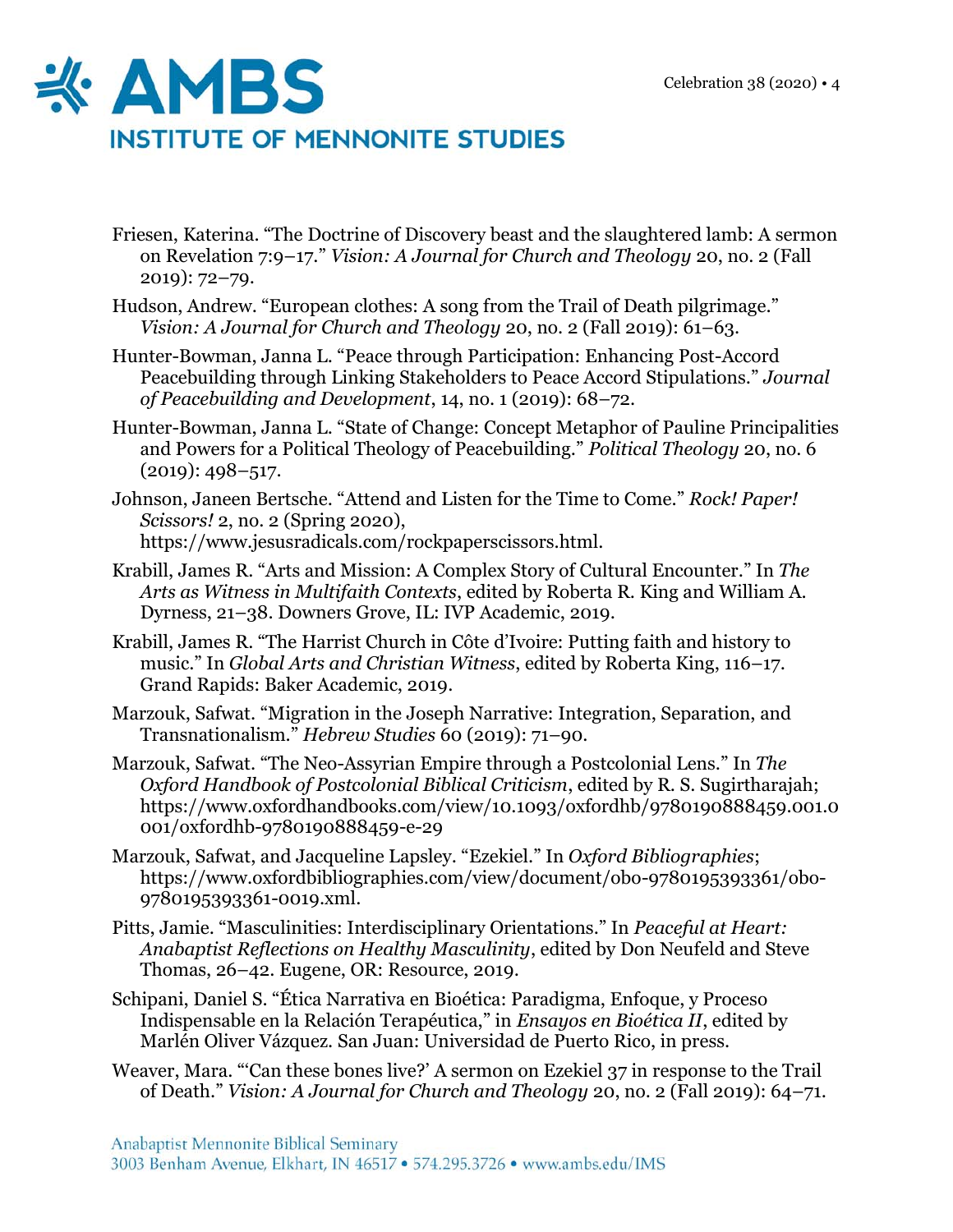

## ACADEMIC PRESENTATIONS AND LECTURESHIPS

- Alexis, Nekeisha Alayna. "Response to Rachel Miller Jacobs's 'At-one-ing Ordinary Harm.'" Theology and Peacebuilding Consultation, AMBS, Elkhart, Indiana, March 10, 2020.
- Berry, Malinda Elizabeth. "Beyond Capitalism: Radical Traditions for a New Economy." Panelist for Plough Publishing book release celebration, American Academy of Religion / Society of Biblical Literature, San Diego, California, November 23, 2019.
- Berry, Malinda Elizabeth. Book Discussion: *Spirit Outside the Gate: Decolonial Pneumatologies of the American Global South*, by Oscar García-Johnson. Panelist for the Postcolonial Roundtable, American Academy of Religion, San Diego, California, November 22, 2019.
- Berry, Malinda Elizabeth. "'Let Us Make Them in Our Image': Gender and the Methodological Considerations of Shalom Political Theology." Invited paper at the Theology and Peacebuilding Consultation, AMBS, Elkhart, Indiana, March 10, 2020.
- Cramer, David C. "Between Bender and Bebbington: My Decade-long Sojourn as an Evangelical Anabaptist." Invited address for the Mennonite Historical Society annual banquet, AMBS, Elkhart, Indiana, May 9, 2019.
- Cramer, David C. "More with Less: How Utilizing Digital Networks with Intentionality Can Improve Your Ministry." Plenary at Pastors and Leaders / Deep Faith Conference, AMBS, Elkhart, Indiana, March 5, 2020.
- Cramer, David C. "Toward an Ordinary, Organic Theology of Anti-violence Peacebuilding." Invited presentation at the Theology and Peacebuilding Consultation, AMBS, Elkhart, Indiana, March 10, 2020.
- Hunter-Bowman, Janna. "The Anatomy of Duress: Thinking about Violence and Institutional Exclusion 'Otherwise.'" Society of Christian Ethics annual conference, Washington, DC, January 2020.
- Hunter-Bowman, Janna. "The Making of Duress: Tracing the Borders of Constraint Suffered and Confronted by War-Affected Agents in Northwest Colombia." Annual meeting of the Catholic Theological Society of America, Pittsburgh, Pennsylvania, May 2019.
- Hunter-Bowman, Janna. "Reinterpreting Secularism in Different Contexts." Panel participant. International Studies Association convention, Honolulu, Hawaii, March 25, 2020 (cancelled).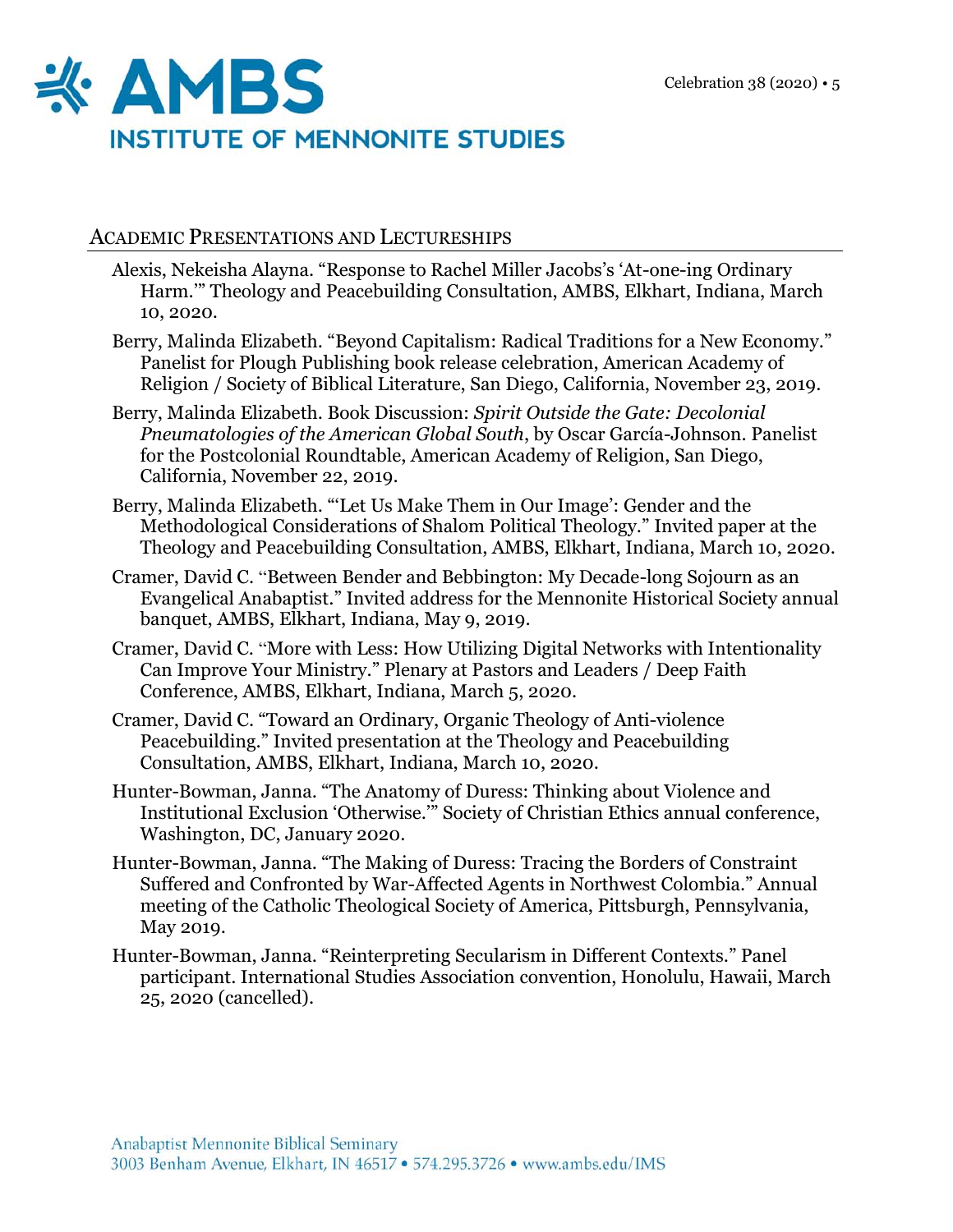

- Hunter-Bowman, Janna. "Thinking Peacebuilding 'Otherwise': Religion, Spirituality and Social Change in Post-accord Colombia." Panel presentation at the Building Sustainable Peace: Ideas, Evidence, and Strategies conference, Kroc Institute for International Peace Studies, University of Notre Dame, South Bend, Indiana, November 8, 2019.
- Hunter-Bowman, Janna. "Tracing Borders of Constraint as Intersectional Analysis." American Academy of Religion annual meeting, San Diego, California, November 2019.
- Hunter-Bowman, Janna. "Witnessing Peace: Becoming Agents Under Duress in Colombia." Invited paper at the Theology and Peacebuilding Consultation, AMBS, Elkhart, Indiana, March 10, 2020.
- Jacobs, Rachel Miller. "At-one-ing Ordinary Harm." Invited paper at the Theology and Peacebuilding Consultation, AMBS, Elkhart, Indiana, March 10, 2020.
- Kaethler, Andy Brubacher. "Get Thee Behind Me, Tech: Memory and Resistance in a Digital Culture." Plenary at Pastors and Leaders / Deep Faith Conference, AMBS, Elkhart, Indiana, March 4, 2020.
- Krabill, James R. "The Role of Myth in Tribal Religion." Presentation at the consultation on Tribal Religions, Imphal, Northeast Region, India, May 30–31, 2019.
- Krabill, James R. "William Wade Harris et la composition de l'hymnologie didaivoirienne." Presentation at consultation hosted by francophone African theologians, Bible translators, seminary professors, and ministry leaders, Université de l'Alliance Chrétienne d'Abidjan, Abidjan, Ivory Coast, August 5–7, 2019.
- Krabill, James R. "Tattoos and Graffiti Art as Gospel Storying: Arts Expressions in Public Spaces as Invitations to Faith Conversations." Paper presentation at the Evangelical Missiological Society, Dallas, TX, September 19–20, 2019.
- Marzouk, Safwat. "Economy, Injustice and Integration of Migrants in Genesis 39 and 47." Poverty in the Biblical World Section, Society of Biblical Literature, San Diego, California, November 23, 2019.
- Pitts, Jamie. "Black Studies as Black Religion: Vincent Harding, the Institute of the Black World, and the Movement 'Deep into Blackness.'" Afro-American Religious History Unit, American Academy of Religion, San Diego, California, November 24, 2020.
- Pitts, Jamie. "Different Politics: Response to Andrew Suderman." Theology and Peacebuilding Consultation, AMBS, Elkhart, Indiana, March 10, 2020.
- Pitts, Jamie. "Vincent Harding, the Spirit, and Peace Institutions." 2nd Global Mennonite Peacebuilding Conference, Elspeet, the Netherlands, June 28, 2020.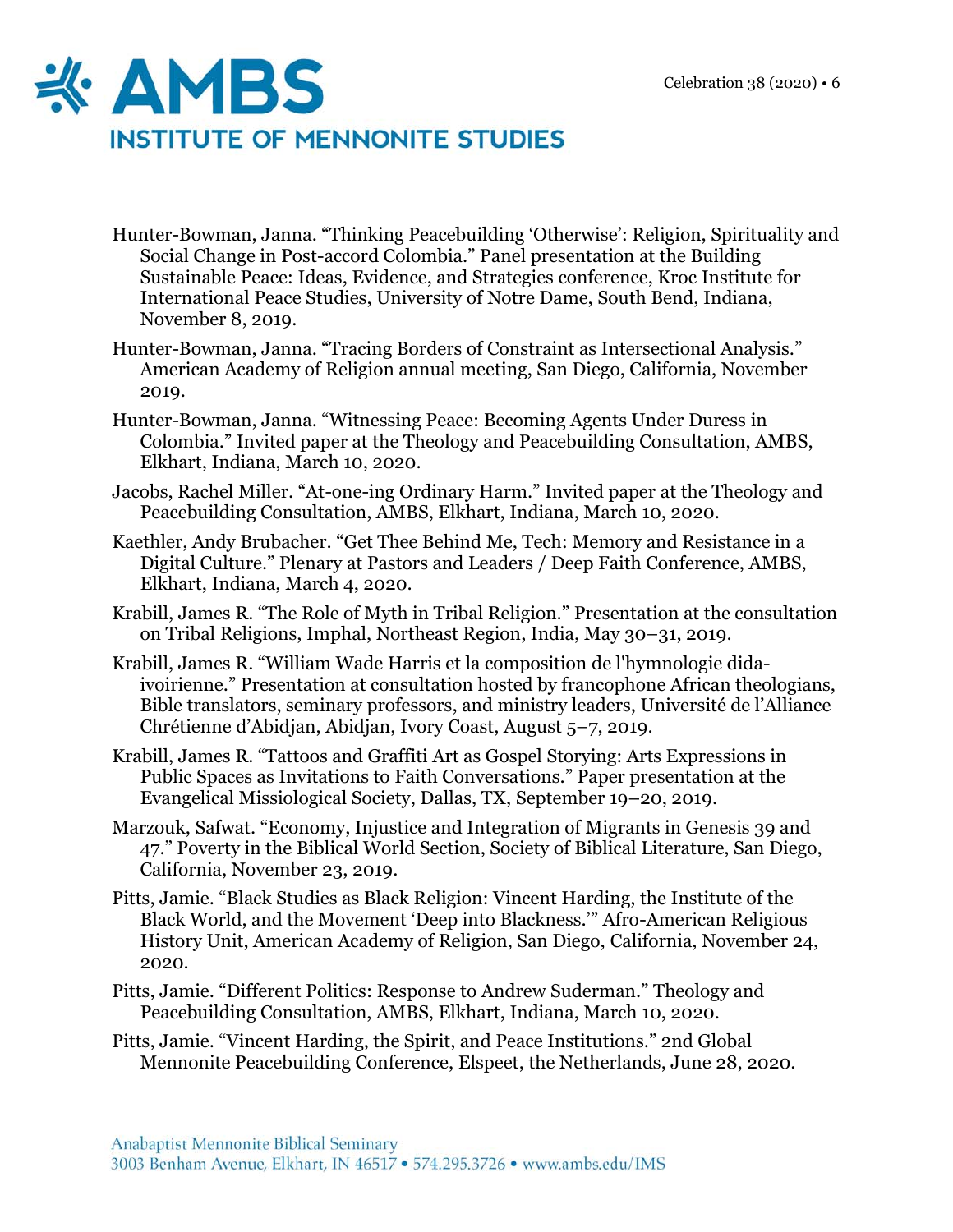

Schipani, Daniel S. "New Challenges and Possibilities in Interfaith Spiritual Care." The Allen Lecture, McCormick Theological Seminary, Chicago, Illinois, February 18, 2020.

## BOOK REVIEWS

- Krabill, James R. Review of *Songs of Ethiopia's Tesfaye Gabbiso: Singing with Understanding in Babylon, the Meantime, and Zion* by Lila W. Balisky. *International Bulletin of Missionary Research* 43 (2019).
- Pitts, Jamie. Review of *De l'esprit au salut: Une anthropologie anabaptiste* by Denis Kennel. *Mennonite Quarterly Review* 93, no. 4 (October 2019): 572–74.
- Schrock, Daniel. Review of *Recapturing an Enchanted World: Ritual and Sacrament in the Free Church Tradition* by John D. Rempel. *Mennonite Quarterly Review*, Volume 94, no. 2 (April 2020): 262–64.

## BLOGS

- Boshart, David. "A very present help in time of trouble," March 19, 2020; "Not knowing," March 24, 2020; "Pulling together with strength and hope," March 31, 2020. Hope and Resilience: Reflections from our learning community, https://www.ambs.edu/publishing/hope-and-resilience/blog.
- Cramer, David C. (selected). "An Open Apology to Kaitlin Curtice from a Baylor Alumnus," February 17, 2020; "Willard M. Swartley (1936–2019): A Remembrance," November 9, 2019; "10 anti-oppression reads for pastors in an age of Trump," September 12, 2019. Anabaptist Revisions, https://www.patheos.com/blogs/ anabaptistrevisions/.
- Jacobs, Rachel Miller. "Social and spiritual connection in a time of physical distance." Hope and Resilience: Reflections from our learning community, March 18, 2020, https://www.ambs.edu/publishing/hope-and-resilience/blog.
- Lapp, Beverly. "Channeling our creative energy in a time of pandemic." Hope and Resilience: Reflections from our learning community, April 13, 2020, https://www.ambs.edu/publishing/hope-and-resilience/blog.

## PUBLIC PRESENTATIONS AND WORKSHOPS

- Cramer, David C. "Big Questions." A series of youth sessions at the Mennonite Church USA convention. Kansas City, Missouri, July 2–6, 2019.
- Cramer, David C., Brent Graber, Andy Brubacher Kaethler, and Beverly Lapp. "Faith Formation in a Digital Age." Leadership Clinic at Pastors and Leaders / Deep Faith Conference. Elkhart, Indiana. March 2, 2020.

Anabaptist Mennonite Biblical Seminary 3003 Benham Avenue, Elkhart, IN 46517 · 574.295.3726 · www.ambs.edu/IMS